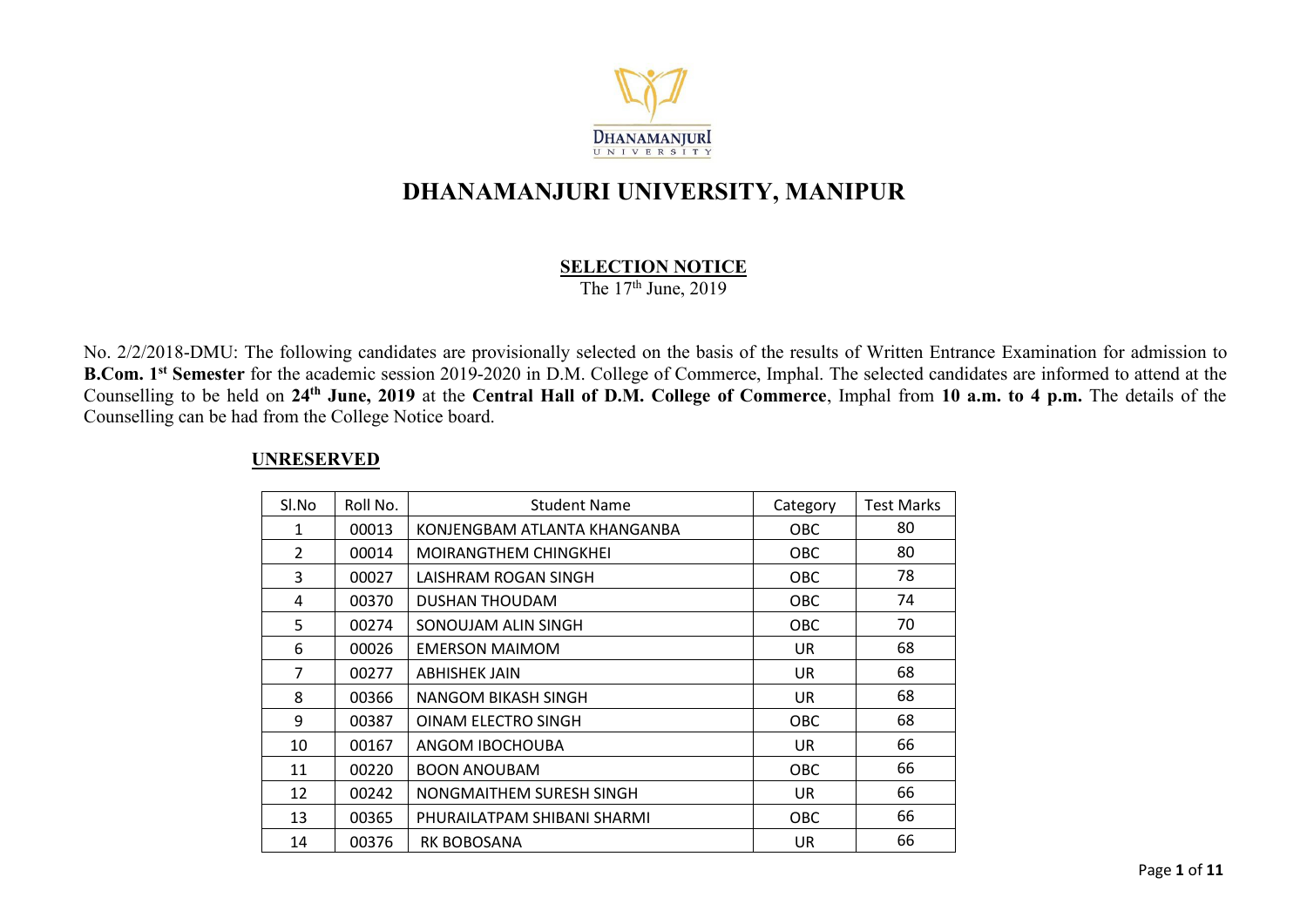| 15 | 00385 | <b>NELSON CHONGTHAM</b>         | UR         | 66 |  |
|----|-------|---------------------------------|------------|----|--|
| 16 | 00051 | CHINGKHEINGANBI SARANGTHEM DEVI | OBC        | 64 |  |
| 17 | 00059 | ALEX LEIMAPOKPAM                | OBC        | 64 |  |
| 18 | 00078 | PIYUSH SOIBAM                   | UR         | 64 |  |
| 19 | 00257 | SANATOMBA PAONAM                | UR         | 64 |  |
| 20 | 00339 | <b>REET RIJAL</b>               | <b>UR</b>  | 64 |  |
| 21 | 00380 | KHAIDEM BADANKUMAR SINGH        | UR         | 64 |  |
| 22 | 00386 | SHAGOLSEM ATHOUBA MEETEI        | OBC        | 64 |  |
| 23 | 00028 | RAJKUMAR RAYBAN                 | OBC        | 62 |  |
| 24 | 00043 | NGANTHOI WANGKHEIMAYUM          | <b>OBC</b> | 62 |  |
| 25 | 00073 | NAOREM CHITRASEN SINGH          | UR         | 62 |  |
| 26 | 00150 | SOUBAM BHARATI DEVI             | OBC        | 62 |  |
| 27 | 00264 | SORAISAM NGANTHOILEMBI CHANU    | UR         | 62 |  |
| 28 | 00292 | SHAGOLSHEM SUNILTANDAN SINGH    | <b>OBC</b> | 62 |  |
| 29 | 00364 | LEIMAPOKPAM PRIYA DEVI          | OBC        | 62 |  |
| 30 | 00099 | PURNIMA MOIRANGTHEM             | <b>OBC</b> | 60 |  |
| 31 | 00161 | <b>AMISHA SHAHNI</b>            | OBC        | 60 |  |
| 32 | 00201 | KHAMAREKA MALUE                 | <b>ST</b>  | 60 |  |
| 33 | 00204 | LOUREMBAM SURESH SINGH          | OBC        | 60 |  |
| 34 | 00251 | NINGOMBAM REENA DEVI            | OBC        | 60 |  |
| 35 | 00309 | KARAM BANTI SINGH               | OBC        | 60 |  |
| 36 | 00360 | PRINCE THANGJAM                 | UR         | 60 |  |
| 37 | 00375 | MD. PARWEJ AHAMAD               | OBC        | 60 |  |
| 38 | 00382 | YUMNAM SOMOKANTA SINGH          | OBC        | 60 |  |
| 39 | 00390 | RAJKUMAR PRIYIBARTASANA         | <b>OBC</b> | 60 |  |
| 40 | 00394 | KHUNDRAKPAM SAMANANDA SINGH     | UR         | 60 |  |
| 41 | 00011 | <b>VAHNEITHEM HAOKIP</b>        | <b>ST</b>  | 58 |  |
| 42 | 00035 | SUSHILKUMAR NINGOMBAM           | <b>OBC</b> | 58 |  |
| 43 | 00063 | <b>MANGI NINGTHOUJAM</b>        | <b>SC</b>  | 58 |  |
| 44 | 00091 | <b>IROM JASHUMA DEVI</b>        | OBC        | 58 |  |
| 45 | 00098 | KARUNA MOIRANGTHEM              | OBC        | 58 |  |
| 46 | 00107 | JULIA TAKHELLAMBAM              | OBC        | 58 |  |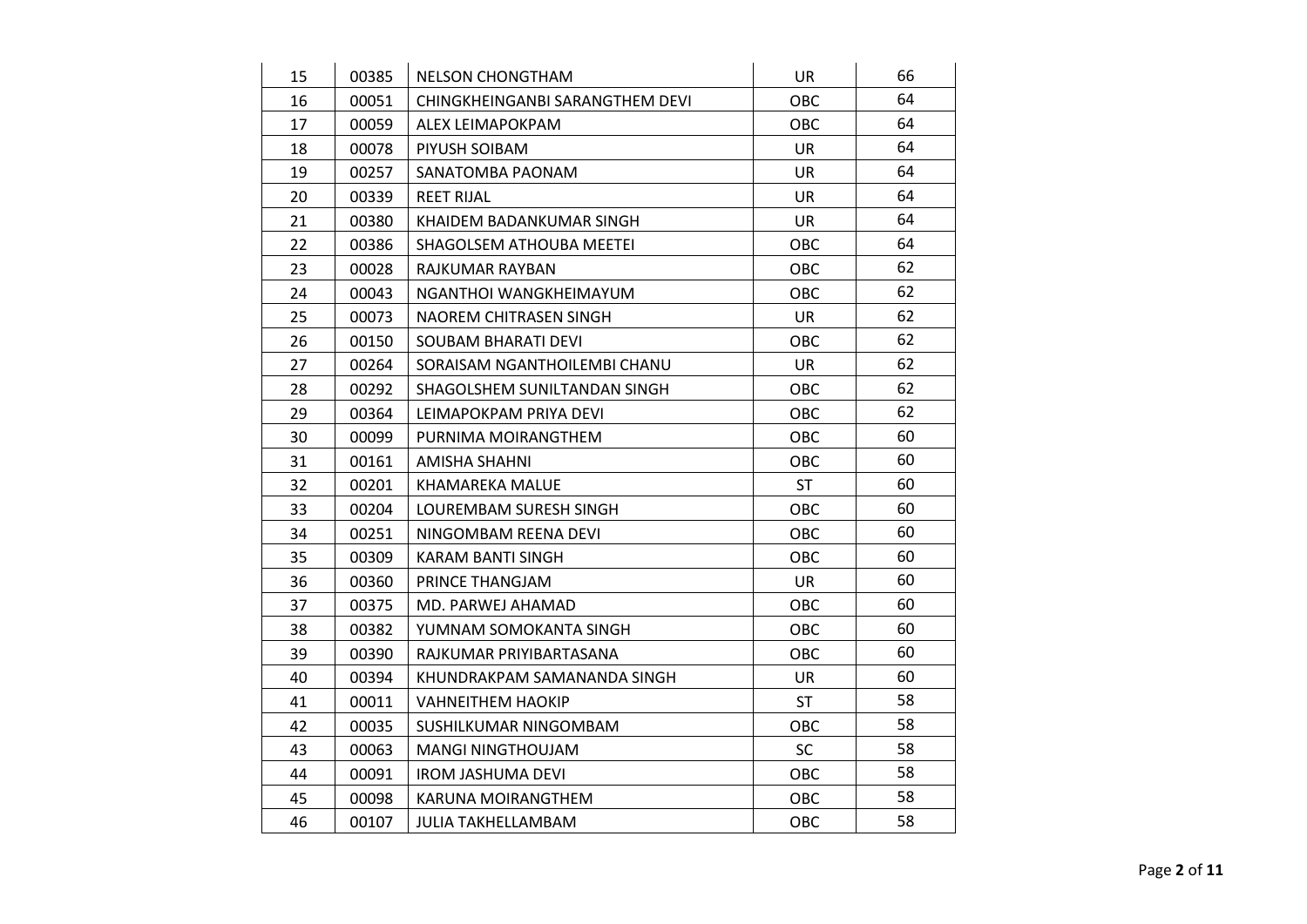| 47 | 00108 | GEETANJALI LOUKRAKPAM        | <b>OBC</b> | 58 |  |
|----|-------|------------------------------|------------|----|--|
| 48 | 00117 | RONALD PHURAILATPAM          | UR         | 58 |  |
| 49 | 00266 | YUMLEMBAM SUSHIL SINGH       | <b>SC</b>  | 58 |  |
| 50 | 00361 | NAOREM JACKSONSINGH          | UR         | 58 |  |
| 51 | 00377 | KONJENGBAM RICHARD SINGH     | UR         | 58 |  |
| 52 | 00029 | S KENNETH THANGIENZUOL       | <b>ST</b>  | 56 |  |
| 53 | 00086 | MIRINSHANG ANGKANG           | UR         | 56 |  |
| 54 | 00090 | SAADIQAH KHULAKPHUM          | <b>OBC</b> | 56 |  |
| 55 | 00092 | PRITAMKUMARI LAISHRAM        | UR         | 56 |  |
| 56 | 00120 | TANTANGA MUISHIM MARING      | <b>ST</b>  | 56 |  |
| 57 | 00137 | <b>PREETY GHIMIRE</b>        | UR         | 56 |  |
| 58 | 00165 | <b>SUSMA SOROKHAIBAM</b>     | <b>OBC</b> | 56 |  |
| 59 | 00209 | WANGBA SALAM                 | UR         | 56 |  |
| 60 | 00262 | YAIPHAREMBI LAIRENLAKPAM     | <b>OBC</b> | 56 |  |
| 61 | 00272 | SEHKHOLUN DOUNGEL            | <b>ST</b>  | 56 |  |
| 62 | 00284 | <b>ROHIT THINGUJAM</b>       | <b>OBC</b> | 56 |  |
| 63 | 00291 | <b>BEDANTA PUYAM</b>         | UR         | 56 |  |
| 64 | 00334 | NAOREM PRIYODASH SINGH       | <b>SC</b>  | 56 |  |
| 65 | 00336 | LUNGAITHAULIU RONGMEI        | <b>ST</b>  | 56 |  |
| 66 | 00340 | SEEMA LAMGADE                | UR         | 56 |  |
| 67 | 00349 | <b>OKRAM APAO</b>            | UR         | 56 |  |
| 68 | 00372 | YENGKHOIBA MEITEI YENGKHOM   | OBC        | 56 |  |
| 69 | 00010 | HEMAM JAYALUXMI DEVI         | <b>SC</b>  | 54 |  |
| 70 | 00016 | THOKCHOM SAMANANDA MEITEI    | <b>OBC</b> | 54 |  |
| 71 | 00041 | KHUNDRAKPAM MELODY DEVI      | UR         | 54 |  |
| 72 | 00082 | <b>MONI ATHOKPAM</b>         | UR         | 54 |  |
| 73 | 00113 | MAIMOM CHINGKHEINGANBI CHANU | <b>OBC</b> | 54 |  |
| 74 | 00195 | <b>NAOREM ROSHI DEVI</b>     | <b>SC</b>  | 54 |  |
| 75 | 00199 | AKHILESH RAJ                 | <b>UR</b>  | 54 |  |
| 76 | 00250 | TARUNKUMAR SHOUGRAKPAM       | <b>UR</b>  | 54 |  |
| 77 | 00253 | <b>REGANDO MUTUM</b>         | OBC        | 54 |  |
| 78 | 00254 | <b>VIVEK BHATTARAI</b>       | <b>UR</b>  | 54 |  |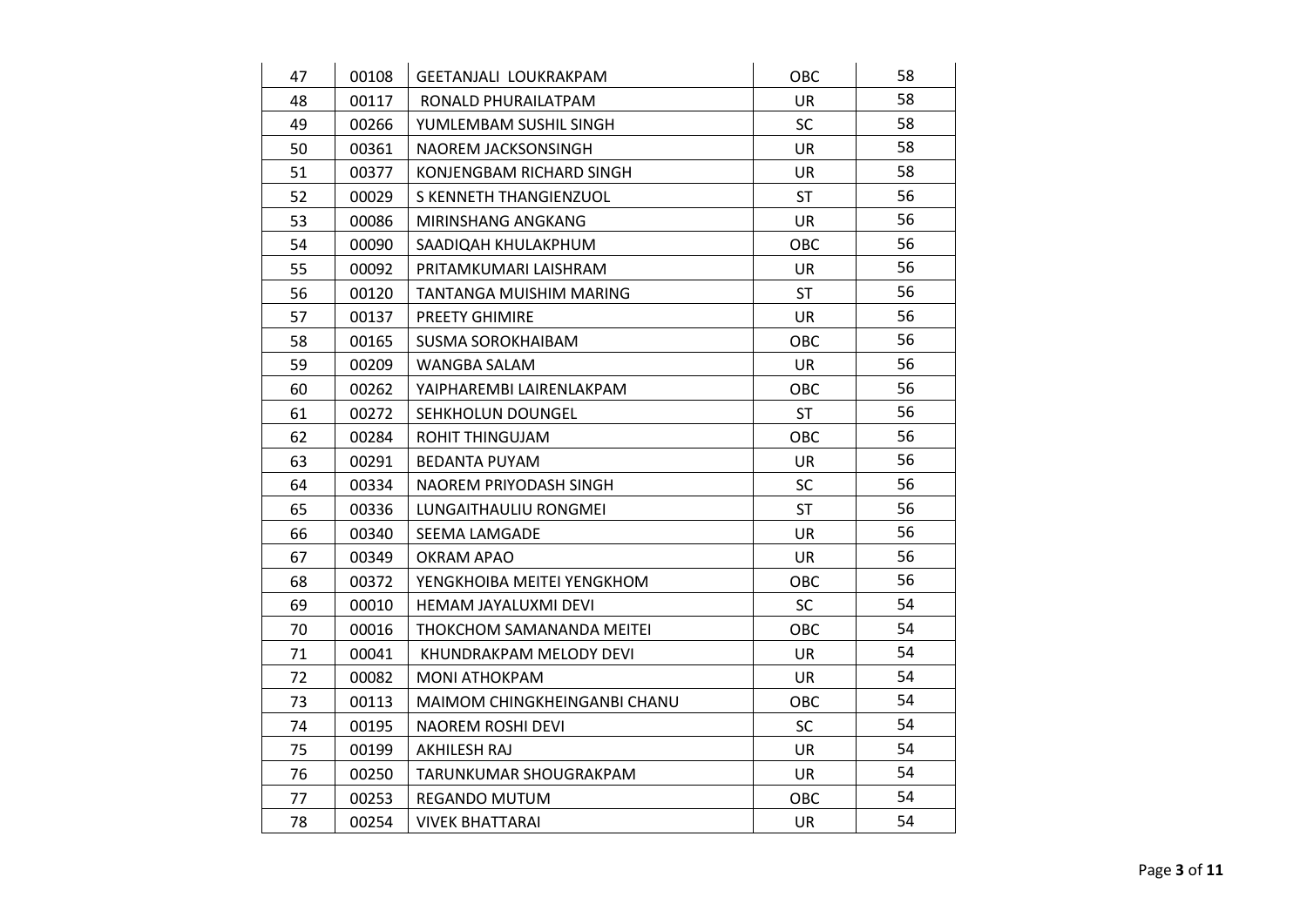| 79  | 00259 | DIVYARAJ BRAHMACHARIMAYUM       | <b>OBC</b> | 54 |  |
|-----|-------|---------------------------------|------------|----|--|
| 80  | 00263 | KHUMUKCHAM PUSHPA CHANU         | <b>OBC</b> | 54 |  |
| 81  | 00270 | <b>ABHISHEK JAIN</b>            | <b>UR</b>  | 54 |  |
| 82  | 00280 | PUYA MAHESH SINGH               | <b>OBC</b> | 54 |  |
| 83  | 00281 | NINGTHOUJAM IRABOT SINGH        | UR         | 54 |  |
| 84  | 00303 | L SEINALDO KOM                  | <b>ST</b>  | 54 |  |
| 85  | 00331 | AKOIJAM BIKEY SINGH             | UR         | 54 |  |
| 86  | 00351 | KEIGONGTHIUPOU GANGMEI          | <b>ST</b>  | 54 |  |
| 87  | 00367 | <b>BEDI YUMNAM</b>              | UR         | 54 |  |
| 88  | 00374 | LEISHANGTHEM MALEMNGANBI DEVI   | UR         | 54 |  |
| 89  | 00406 | NGANGKHAM MONIKA DEVI           | <b>OBC</b> | 54 |  |
| 90  | 00414 | PUNGSUNGBAM HENARIKA DEVI       | OBC        | 54 |  |
| 91  | 00008 | <b>ERENGBAM LALITA</b>          | UR         | 52 |  |
| 92  | 00017 | NINGTHOUJAM JEMSON SINGH        | OBC        | 52 |  |
| 93  | 00044 | <b>KRISTINA LAISHRAM</b>        | OBC        | 52 |  |
| 94  | 00056 | LK WORSHANGLA                   | ST         | 52 |  |
| 95  | 00064 | <b>LUNGINLAL TUBOI</b>          | <b>ST</b>  | 52 |  |
| 96  | 00077 | JERRY THONGMILUN TOUTHANG       | <b>ST</b>  | 52 |  |
| 97  | 00119 | <b>NANCY A CHIHUI</b>           | <b>ST</b>  | 52 |  |
| 98  | 00131 | YAMBEM DAIMOND                  | <b>OBC</b> | 52 |  |
| 99  | 00156 | <b>TOMMY MAYENGBAM</b>          | OBC        | 52 |  |
| 100 | 00178 | ANISH PRASAD SAHU               | UR         | 52 |  |
| 101 | 00179 | ANMOLKUMAR GUPTA                | UR         | 52 |  |
| 102 | 00180 | <b>MANISH SAHU</b>              | <b>UR</b>  | 52 |  |
| 103 | 00184 | H LAO                           | <b>ST</b>  | 52 |  |
| 104 | 00221 | SOROKAIBAM JAMES SINGH          | UR         | 52 |  |
| 105 | 00252 | NINGTHOUKHONGJAM SANATHOI CHANU | OBC        | 52 |  |
| 106 | 00256 | <b>HAOMINLUN SINGSON</b>        | ST         | 52 |  |
| 107 | 00315 | KHUMUKCHAM PUSHPA DEVI          | UR         | 52 |  |
| 108 | 00327 | KEIRAMANLIU MALANGMEI           | <b>ST</b>  | 52 |  |
| 109 | 00347 | NAOREM KANGLEIHENBA MEITEI      | UR         | 52 |  |
| 110 | 00006 | THOKCHOM DAINA DEVI             | <b>OBC</b> | 50 |  |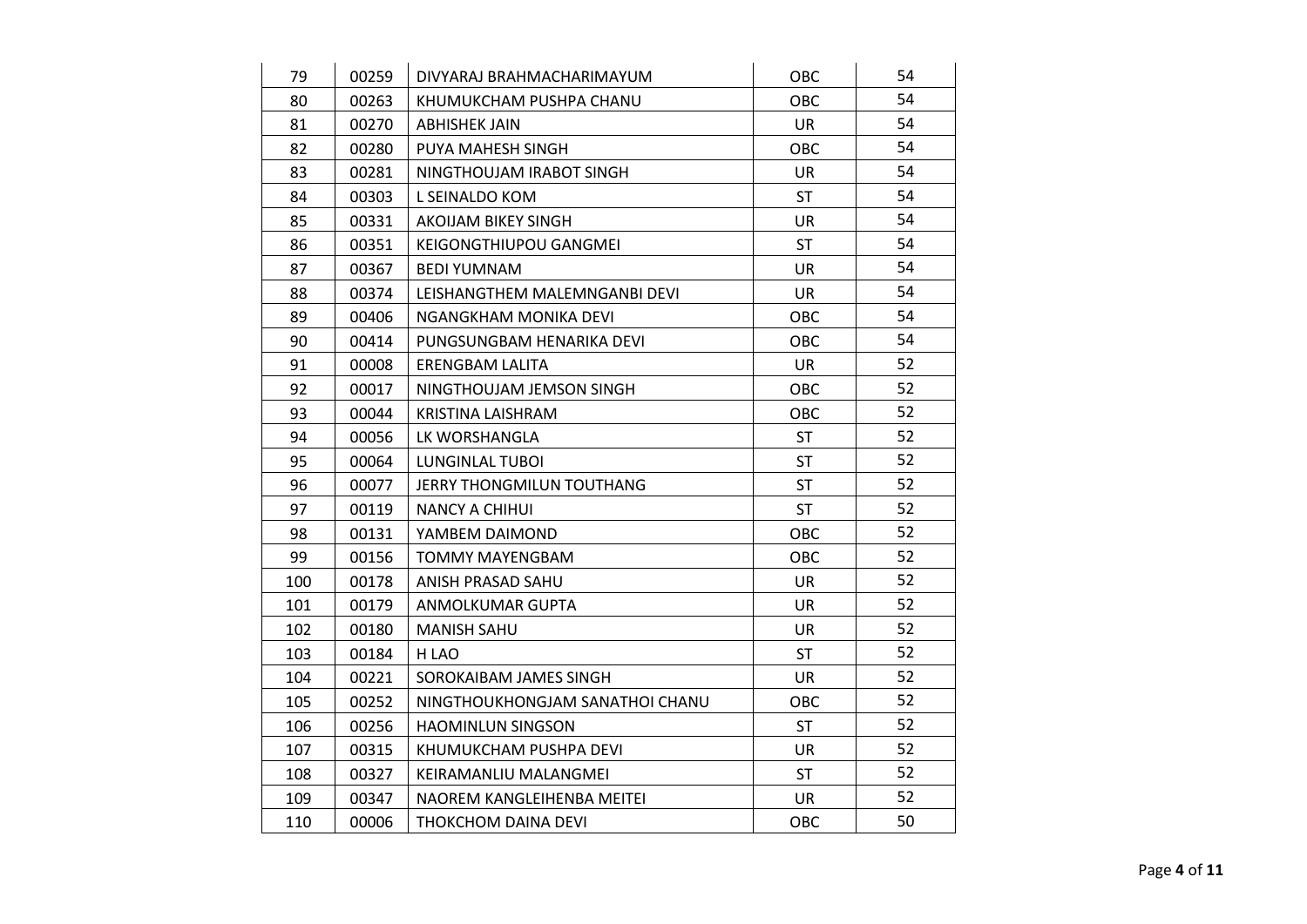| 111 | 00020 | LHINGSANGNUNNEM              | <b>ST</b>  | 50 |  |
|-----|-------|------------------------------|------------|----|--|
| 112 | 00032 | <b>HEGOULEN KIPGEN</b>       | <b>ST</b>  | 50 |  |
| 113 | 00045 | <b>WELLMAN R</b>             | <b>ST</b>  | 50 |  |
| 114 | 00048 | H DAIVEIHRII                 | <b>ST</b>  | 50 |  |
| 115 | 00057 | SHAGOSEM MAHESH SINGH        | <b>OBC</b> | 50 |  |
| 116 | 00060 | <b>JENNYSON KHANGEMBAM</b>   | <b>UR</b>  | 50 |  |
| 117 | 00084 | LANGLEN SARANGTHEM           | <b>OBC</b> | 50 |  |
| 118 | 00101 | THD MARYGOLD                 | <b>ST</b>  | 50 |  |
| 119 | 00104 | YUIREITHAN KHAMRANG          | UR         | 50 |  |
| 120 | 00187 | MAIBAM SANGINI DEVI          | <b>OBC</b> | 50 |  |
| 121 | 00206 | ELANGBAM ABINASH MEITEI      | OBC        | 50 |  |
| 122 | 00210 | ROBERTSON ATHOKPAM           | OBC        | 50 |  |
| 123 | 00226 | THOUNAOJAM SHILHEIBA LUWANG  | <b>OBC</b> | 50 |  |
| 124 | 00239 | SR THANGENG KOIRENG          | <b>ST</b>  | 50 |  |
| 125 | 00240 | <b>SONU GUPTA</b>            | <b>UR</b>  | 50 |  |
| 126 | 00261 | S BOLDSON MEETEI             | OBC        | 50 |  |
| 127 | 00268 | <b>MANAV JAIN</b>            | <b>UR</b>  | 50 |  |
| 128 | 00279 | LOITONGBAM MALEMNGANBA SINGH | <b>UR</b>  | 50 |  |
| 129 | 00302 | MAYANGMAYUM TMIJUR RAHIM     | UR         | 50 |  |
| 130 | 00307 | PRITI KUMARI                 | <b>UR</b>  | 50 |  |
| 131 | 00323 | <b>SM ISUP PRAVESH</b>       | OBC        | 50 |  |
| 132 | 00358 | SUPRIYA UMARI GUPTA          | UR         | 50 |  |
| 133 | 00362 | LUORIYAM SARANJIT SINGH      | <b>SC</b>  | 50 |  |
| 134 | 00381 | <b>JESMI KHANGENBAM</b>      | <b>UR</b>  | 50 |  |
| 135 | 00383 | WETSOLHI WEZAH               | <b>ST</b>  | 50 |  |
| 136 | 00413 | NGANGBAM THENTHEN DEVI       | <b>UR</b>  | 50 |  |
| 137 | 00420 | YUMKHAIBAM KASHIF            | OBC        | 50 |  |
| 138 | 00066 | <b>MONICA GANGMEI</b>        | <b>ST</b>  | 48 |  |
| 139 | 00069 | <b>CHONGNEINENG KILONG</b>   | <b>ST</b>  | 48 |  |
| 140 | 00070 | SOCHINGWON PHUNGLUI          | <b>ST</b>  | 48 |  |
| 141 | 00071 | KHWAIRAKPAM MANSHI DEVI      | OBC        | 48 |  |
| 142 | 00072 | PUKHRAMBAM DINGKU SINGH      | OBC        | 48 |  |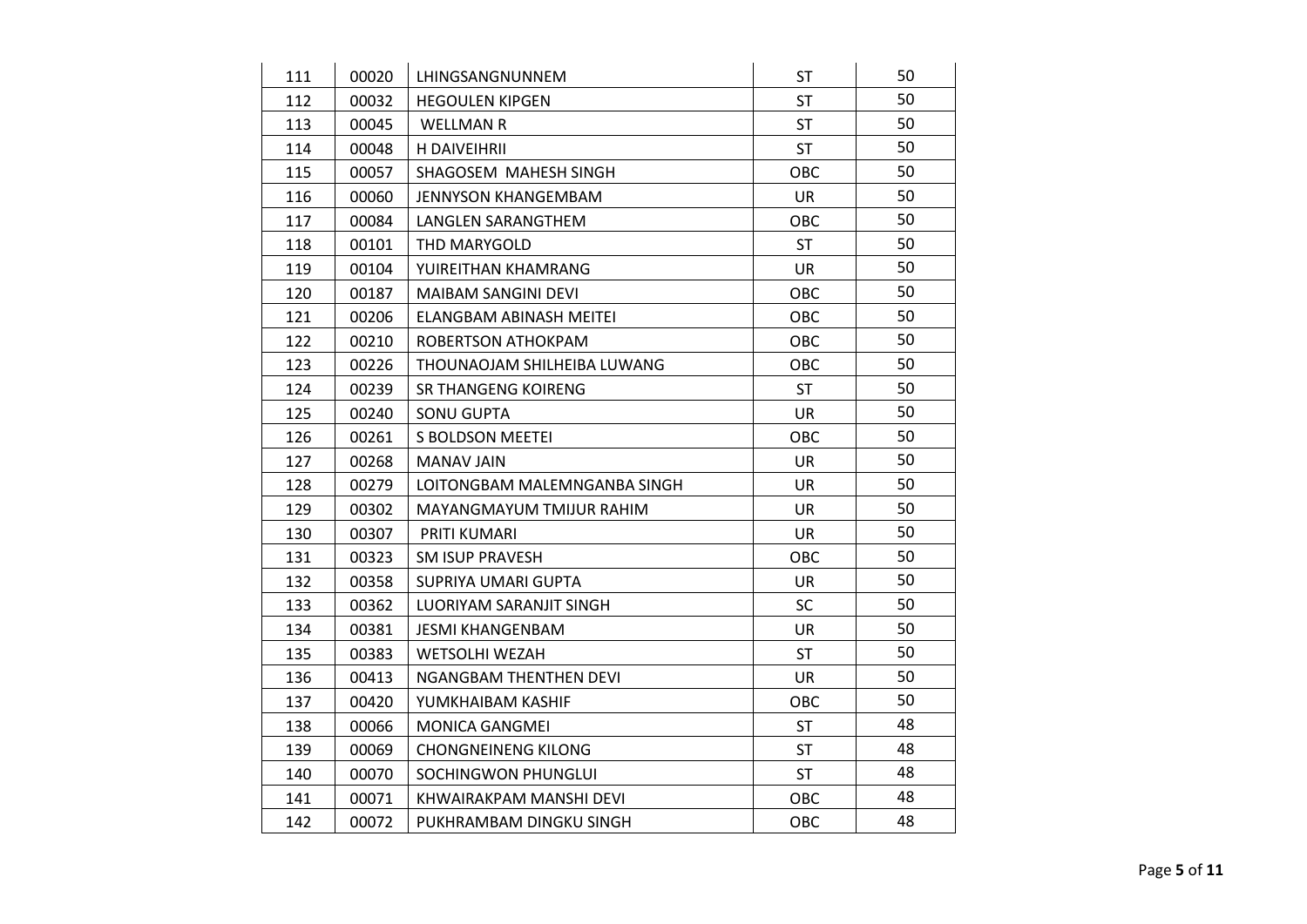| 143 | 00075 | S. JAMES THANGBOL          | ST         | 48 |
|-----|-------|----------------------------|------------|----|
| 144 | 00121 | NAMEIRAKPAM PINTU DEVI     | UR         | 48 |
| 145 | 00129 | MOIRANGTHEM NANDIBALA DEVI | <b>OBC</b> | 48 |
| 146 | 00141 | KHURAIJAM SAILESH MEETEI   | <b>OBC</b> | 48 |
| 147 | 00148 | MOIRANGTHEM BIRJIT SINGH   | <b>OBC</b> | 48 |
| 148 | 00177 | <b>AKASH DEV</b>           | UR         | 48 |
| 149 | 00183 | T MDAPHUN MARING           | <b>ST</b>  | 48 |
| 150 | 00207 | SAIKHOM PREMJIT SINGH      | <b>OBC</b> | 48 |
|     |       |                            |            |    |

## **ST**

| Sl.No          | Roll No. | <b>Student Name</b>         | Category  | <b>Test Marks</b> |
|----------------|----------|-----------------------------|-----------|-------------------|
|                |          |                             |           |                   |
| $\mathbf{1}$   | 00216    | AAISHABA ZELIANG            | <b>ST</b> | 48                |
| $\overline{2}$ | 00341    | <b>KAHORNGAM SHIMRAY</b>    | <b>ST</b> | 48                |
| 3              | 00407    | <b>ZINGNIMPHY TOTANGA</b>   | <b>ST</b> | 48                |
| 4              | 00034    | <b>MOWALTER HONGSHA</b>     | ST        | 46                |
| 5              | 00040    | <b>M SYDNEY CHOTHE</b>      | <b>ST</b> | 46                |
| 6              | 00062    | THANTHAN KAMEI              | <b>ST</b> | 46                |
| $\overline{7}$ | 00166    | NINGSHEN LEIYASO            | <b>ST</b> | 46                |
| 8              | 00182    | PHANGARAN LUNGLENG          | <b>ST</b> | 46                |
| 9              | 00290    | SOLOMON TAMMIYAO TK         | <b>ST</b> | 46                |
| 10             | 00306    | YENGKHOM DAYALUXMI DEVI     | <b>ST</b> | 46                |
| 11             | 00350    | <b>HOIPHANENG KIPGEN</b>    | <b>ST</b> | 46                |
| 12             | 00047    | THEMSAK MUINAO              | ST        | 44                |
| 13             | 00083    | TANTANGA TEDARTHANG MARING  | <b>ST</b> | 44                |
| 14             | 00109    | RICHUIWON KASHUNG           | <b>ST</b> | 44                |
| 15             | 00320    | POUCHUNGAILIU PHAOMEI       | <b>ST</b> | 44                |
| 16             | 00019    | SEIMINLAL HAOKIP            | <b>ST</b> | 42                |
| 17             | 00046    | A FAISON                    | ST        | 42                |
| 18             | 00118    | <b>CHUNMI CH YK THANGAL</b> | ST        | 42                |
| 19             | 00248    | REMMEI MALIANGBHIPOU        | <b>ST</b> | 42                |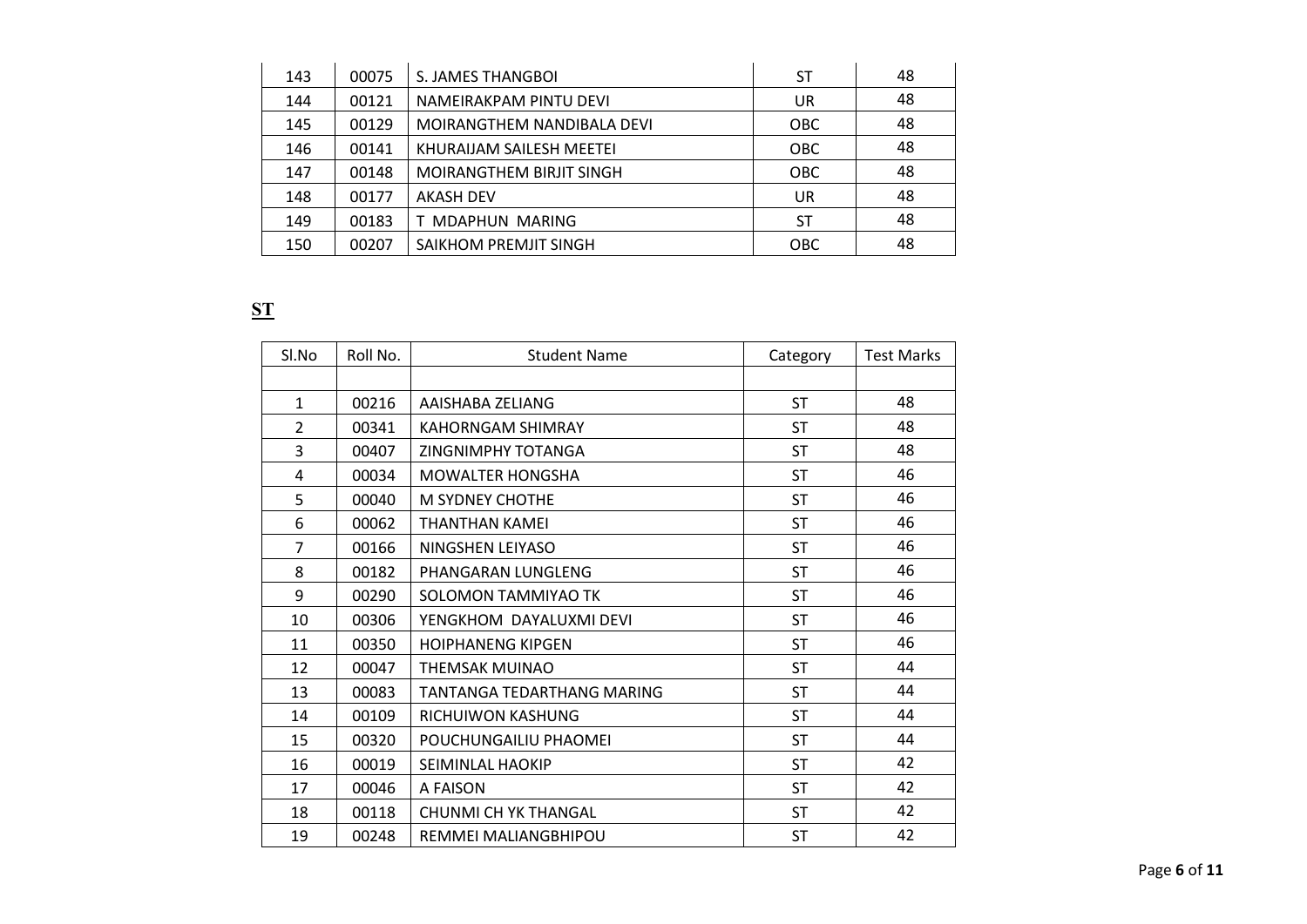| 20 | 00258 | SOLEMMI SHINGLAI               | <b>ST</b> | 42 |  |
|----|-------|--------------------------------|-----------|----|--|
| 21 | 00288 | <b>KAIHRII HRIIYIO</b>         | <b>ST</b> | 42 |  |
| 22 | 00379 | L GEORGIN KOM                  | <b>ST</b> | 42 |  |
| 23 | 00402 | <b>TERESA THAIMEI</b>          | <b>ST</b> | 42 |  |
| 24 | 00030 | KARUNG SUMNEITHANG KOM         | <b>ST</b> | 40 |  |
| 25 | 00049 | THAKHO DAHRIINI NEARSON THAOLI | <b>ST</b> | 40 |  |
| 26 | 00085 | NINGNIM SIRO                   | <b>ST</b> | 40 |  |
| 27 | 00138 | AS MAHAINGAM                   | <b>ST</b> | 40 |  |
| 28 | 00168 | T HAOCHINGIN KHONGSAI          | <b>ST</b> | 40 |  |
| 29 | 00198 | <b>JIANLUNA KAMEI</b>          | <b>ST</b> | 40 |  |
| 30 | 00205 | POUDUNLUNG DANGMEI             | <b>ST</b> | 40 |  |
| 31 | 00321 | <b>JTR RENGLENCHIM CHIRU</b>   | <b>ST</b> | 40 |  |
| 32 | 00001 | GAILIANGMEI SINGUANGMEI        | <b>ST</b> | 38 |  |
| 33 | 00080 | CHINGMALSAWMI                  | <b>ST</b> | 38 |  |
| 34 | 00133 | LEMLEIPAN NINGSHEN             | <b>ST</b> | 38 |  |
| 35 | 00139 | <b>KOWARSON SAKA</b>           | ST        | 38 |  |
| 36 | 00196 | <b>KANPATLUNG MALANGMEI</b>    | <b>ST</b> | 38 |  |
| 37 | 00202 | <b>GAITHANLUNG KAMEI</b>       | <b>ST</b> | 38 |  |
| 38 | 00255 | <b>KP LONGKHANE</b>            | ST        | 38 |  |
| 39 | 00260 | <b>K.T RANGALA</b>             | <b>ST</b> | 38 |  |
| 40 | 00312 | THOTNGATHING RUIVAH            | <b>ST</b> | 38 |  |
| 41 | 00009 | WINANGLUI NEWMAI               | <b>ST</b> | 36 |  |
| 42 | 00052 | EL BETHEL SONGATE              | <b>ST</b> | 36 |  |
| 43 | 00061 | <b>JD LYDIA CHIRU</b>          | <b>ST</b> | 36 |  |
| 44 | 00067 | LUTHUANLIU KAHMEI              | <b>ST</b> | 36 |  |
| 45 | 00115 | NENGGUNCHING LHOUVUM           | <b>ST</b> | 36 |  |
| 46 | 00224 | THAOKUNG DONHOI CHOTHE         | <b>ST</b> | 36 |  |
| 47 | 00295 | <b>CHINGPI TOUTHANG</b>        | ST        | 36 |  |
| 48 | 00310 | <b>GAANGAILUNG PANMEI</b>      | <b>ST</b> | 36 |  |
| 49 | 00389 | KHUANJANGLIU GANGMEI           | ST        | 36 |  |
| 50 | 00140 | MANANGSILUI CHAWANG            | ST        | 34 |  |
| 51 | 00203 | M RINGPHAMI                    | ST        | 34 |  |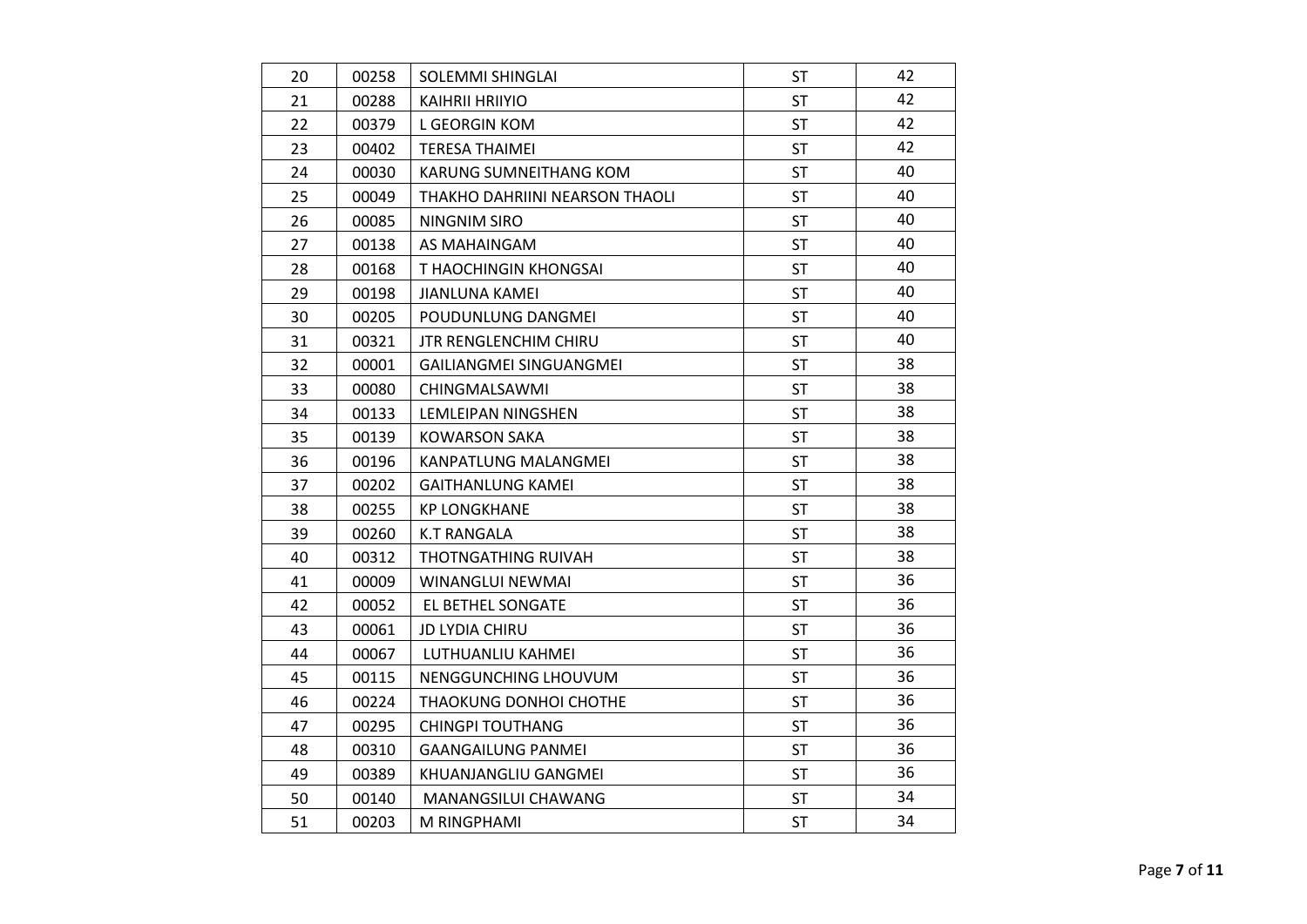| 52 | 00023 | CHINMUANSANG THAWMTE      | ST        | 32 |
|----|-------|---------------------------|-----------|----|
| 53 | 00039 | <b>GAICHARINLIU KAMEI</b> | ST        | 32 |
| 54 | 00191 | <b>ANDREW LALRUOTEEL</b>  | <b>ST</b> | 32 |
| 55 | 00401 | <b>GANJIANA GANGMEI</b>   | ST        | 32 |
| 56 | 00116 | THUISINLU KAMEI           | <b>ST</b> | 30 |
| 57 | 00214 | <b>ENOSH GANMEL</b>       | ST        | 30 |
| 58 | 00185 | <b>MARYLN KEISHING</b>    | <b>ST</b> | 28 |
| 59 | 00352 | <b>GAISINMEI KAMEI</b>    | <b>ST</b> | 28 |
| 60 | 00208 | <b>GAIREINGAM GONMEI</b>  | ST        | 26 |
| 61 | 00249 | TH MANIAKHO MICHAEL       | ST        | 26 |

## **OBC**

| Sl.No          | Roll No. | <b>Student Name</b>                 | Category   | <b>Test Marks</b> |
|----------------|----------|-------------------------------------|------------|-------------------|
|                |          |                                     |            |                   |
| 1              | 00293    | YENGKOKPAM GUNESHWOR MEITEI         | OBC.       | 48                |
| $\overline{2}$ | 00388    | <b>MUTUM ROHIT SINGH</b>            | <b>OBC</b> | 48                |
| 3              | 00042    | NEVHARANI OINAM                     | <b>OBC</b> | 46                |
| 4              | 00151    | KHWAIRAKPAM BIKRAM SINGH            | <b>OBC</b> | 46                |
| 5              | 00317    | THINGUJAM SONEEKO CHANU             | <b>OBC</b> | 46                |
| 6              | 00398    | NAMEIRAKPAM CHINGKHEINGANBA MANGANG | OBC.       | 46                |
| 7              | 00003    | LAISHRAM LIYANGCHI DEVI             | OBC        | 44                |
| 8              | 00055    | TAOREM PRABHAPATI DEVI              | <b>OBC</b> | 44                |
| 9              | 00068    | NAOREM MALEM                        | <b>OBC</b> | 44                |
| 10             | 00074    | MUHAMMED SAROZ KHAN                 | OBC.       | 44                |
| 11             | 00126    | ELANGBAM ROSHIBINA DEVI             | OBC.       | 44                |
| 12             | 00158    | NINGTHOUJAM BUNGCHA SINGH           | <b>OBC</b> | 44                |
| 13             | 00197    | ELANGBAM DILLU DEVI                 | <b>OBC</b> | 44                |
| 14             | 00363    | ARMSTRONG LANGOLJAM                 | OBC.       | 44                |
| 15             | 00130    | KHUYENTHEM DEBADUTTA SINGH          | OBC        | 42                |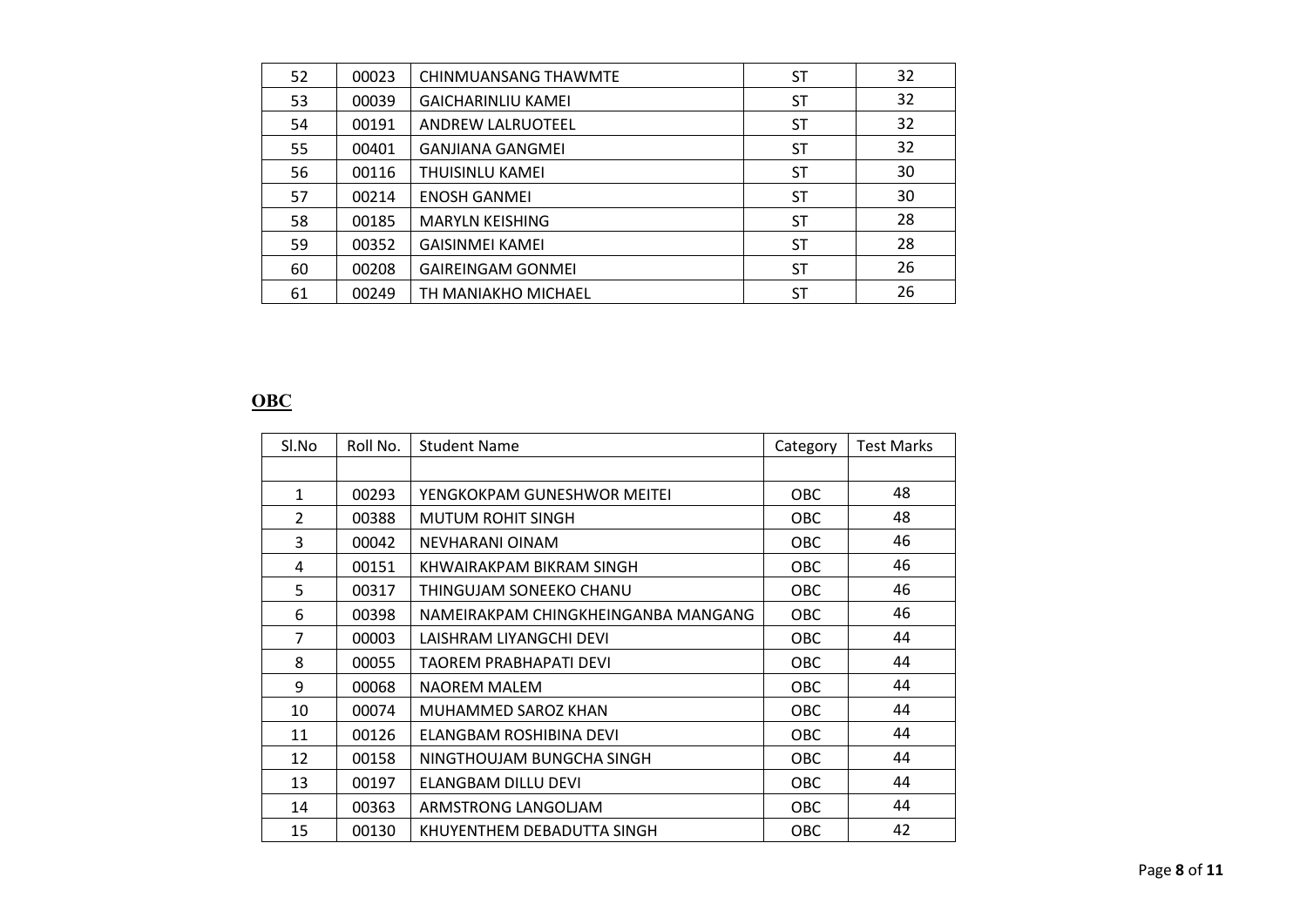| 16 | 00175 | <b>BONISHA YAMBEM</b>         | OBC        | 42 |  |
|----|-------|-------------------------------|------------|----|--|
| 17 | 00192 | SINAM SIDHARTA                | OBC        | 42 |  |
| 18 | 00275 | PHURAILATPAM RONALDEV HARM    | OBC        | 42 |  |
| 19 | 00289 | <b>WAIKHOM AARJIT SINGH</b>   | <b>OBC</b> | 42 |  |
| 20 | 00335 | YAIKHOM BABINA CHANU          | OBC        | 42 |  |
| 21 | 00419 | OINAM PRAKASH SINGH           | <b>OBC</b> | 42 |  |
| 22 | 00002 | NINGTHOUJAM MAIPAKSANA        | OBC        | 40 |  |
| 23 | 00053 | SAGOLSHEM KRIYA DEVI          | OBC        | 40 |  |
| 24 | 00095 | KANGABAM PRIYANANDA SINGH     | OBC        | 40 |  |
| 25 | 00128 | <b>MAIBAM DEBDERJIT SINGH</b> | OBC        | 40 |  |
| 26 | 00153 | PUKHRAMBAM PAKPA SINGH        | <b>OBC</b> | 40 |  |
| 27 | 00236 | HEIKRUJAM SARDAR CHANU        | OBC        | 40 |  |
| 28 | 00265 | <b>IRUNGBAM KISHAN MEITEI</b> | OBC        | 40 |  |
| 29 | 00325 | <b>CYRUS YUMNAM</b>           | OBC        | 40 |  |
| 30 | 00384 | <b>MD AMIN KHAN</b>           | OBC        | 40 |  |
| 31 | 00411 | KOIJAM PUJA DEVI              | <b>OBC</b> | 40 |  |
| 32 | 00422 | AMARJIT LAISHRAM              | OBC        | 40 |  |
| 33 | 00005 | KONSAM MARTINA DEVI           | OBC        | 38 |  |
| 34 | 00114 | <b>THANGJAM SANDEI</b>        | OBC        | 38 |  |
| 35 | 00200 | THOUNAOJAM SANAJAOBA MEITEI   | OBC        | 38 |  |
| 36 | 00234 | NINGOMBAM KEBITA              | OBC        | 38 |  |
| 37 | 00287 | DAINA YUMNAM                  | OBC        | 38 |  |
| 38 | 00399 | KHUMUKCHAM LEISHEMBA MEITEI   | OBC        | 38 |  |
| 39 | 00400 | SANATOMBA AHEIBAM             | OBC        | 38 |  |
| 40 | 00373 | <b>JOSHILA OINAM</b>          | OBC        | 36 |  |
| 41 | 00124 | <b>MUTUM BANGKIM SIGH</b>     | <b>OBC</b> | 36 |  |
| 42 | 00163 | BIDYALUXMI MOIRANGTHEM        | OBC        | 36 |  |
| 43 | 00308 | MOIRANGTHEM BABINA DEVI       | OBC        | 36 |  |
| 44 | 00314 | PANGAMBAM RISHIKANTA SINGH    | OBC        | 36 |  |
| 45 | 00378 | MD AKRAM SHAH                 | OBC        | 36 |  |
| 46 | 00423 | PUSHPARANI KHAIDEM            | OBC        | 36 |  |
| 47 | 00021 | YAIPHABI MANGANG              | OBC        | 34 |  |
|    |       |                               |            |    |  |
|    |       |                               |            |    |  |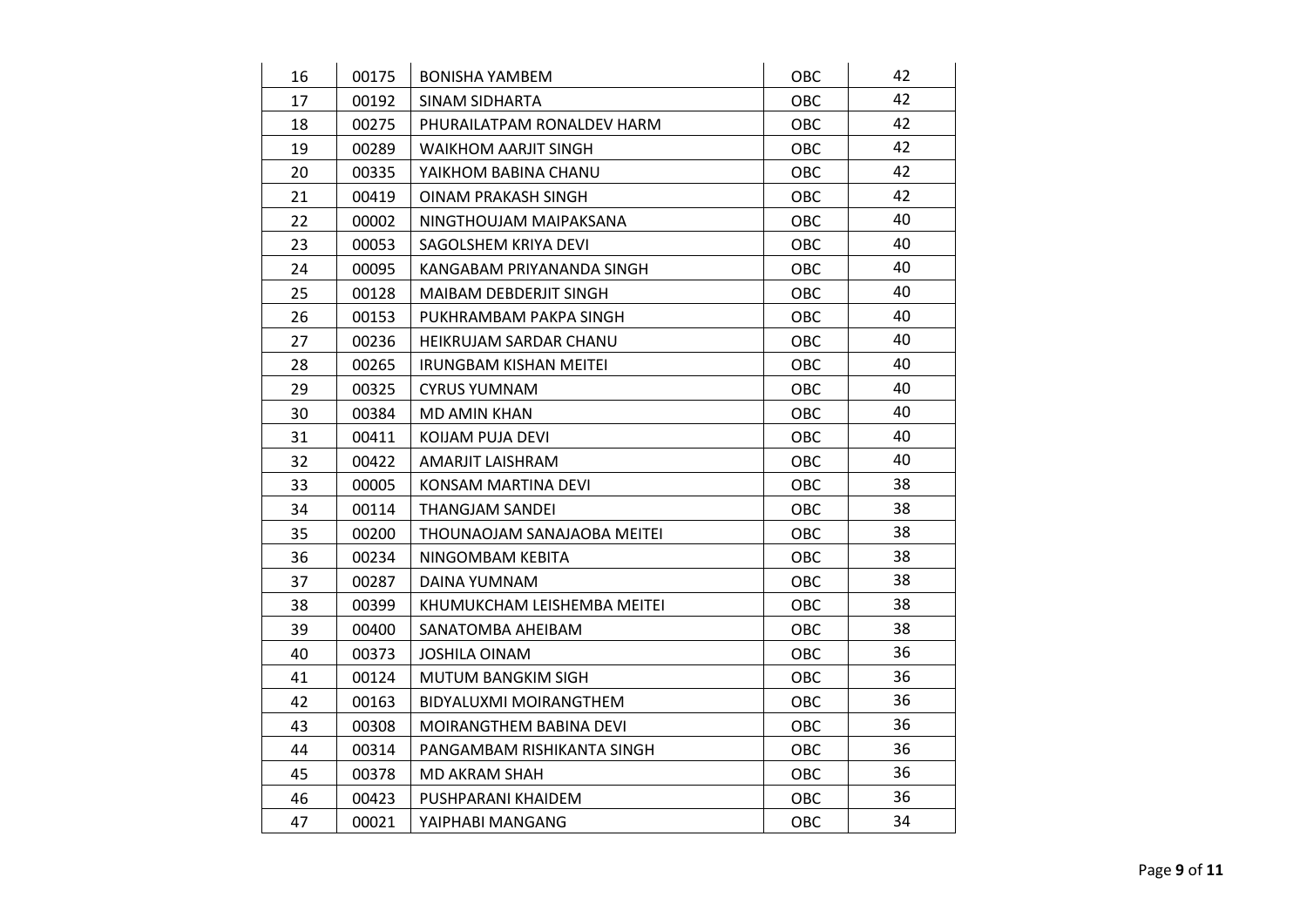| 48 | 00162 | ARBIN NGANGOM         | <b>OBC</b> | 34 |
|----|-------|-----------------------|------------|----|
| 49 | 00170 | TANURANI KANGUJAM     | <b>OBC</b> | 34 |
| 50 | 00233 | KANGABAM SANDEP SINGH | <b>OBC</b> | 34 |
| 51 | 00418 | CHARANJEET IRENGBAM   | OBC        | 34 |

**SC**

| Sl.No | Roll No. | <b>Student Name</b>     | Category  | <b>Test Marks</b> |
|-------|----------|-------------------------|-----------|-------------------|
|       |          |                         |           |                   |
|       | 00110    | NAOREM ROSHNI DEVI      | <b>SC</b> | 46                |
|       | 00193    | LAISHRAM BIPIN SINGH    | <b>SC</b> | 46                |
| 3     | 00215    | NGANGBAM RAHUL SINGH    | <b>SC</b> | 46                |
| 4     | 00345    | YENGKHOM VELENTINA DEVI | <b>SC</b> | 46                |
|       | 00132    | MOIRANGTHEM RUTH CHANU  | <b>SC</b> | 44                |
| 6     | 00282    | SARANGTHEM NANAO SIGH   | SC        | 44                |

### **DERESERVED**

| Sl.No          | Roll No. | <b>Student Name</b>          | Category  | <b>Test Marks</b> |
|----------------|----------|------------------------------|-----------|-------------------|
|                |          |                              |           |                   |
| $\mathbf{1}$   | 00271    | <b>SUMIT KUMAR SAH</b>       | <b>UR</b> | 48                |
| $\overline{2}$ | 00299    | MOIRANGTHEM BISHWONATH SINGH | UR.       | 48                |
| 3              | 00318    | TONGBRAM NEDIYA              | <b>UR</b> | 48                |
| 4              | 00330    | OKRAM ROBERTSON SINGH        | UR.       | 48                |
| 5              | 00342    | <b>BONIT MAIBAM</b>          | UR.       | 48                |
| 6              | 00157    | SANASAM NEUTRAIL SINGH       | UR.       | 46                |
| 7              | 00037    | ANUGAUTAM                    | <b>UR</b> | 46                |
| 8              | 00105    | SENJAM KIRANBALA DEVI        | <b>UR</b> | 46                |
| 9              | 00159    | WAKABAM HENTHOIBA MEITEI     | UR.       | 46                |
| 10             | 00181    | <b>SHIV SAHANI</b>           | <b>UR</b> | 46                |
| 11             | 00219    | NAMEIRAKPAM KIRANJIT         | UR.       | 46                |
| 12             | 00245    | BRAHMACHARIMAYUM DANITA DEVI | UR        | 46                |